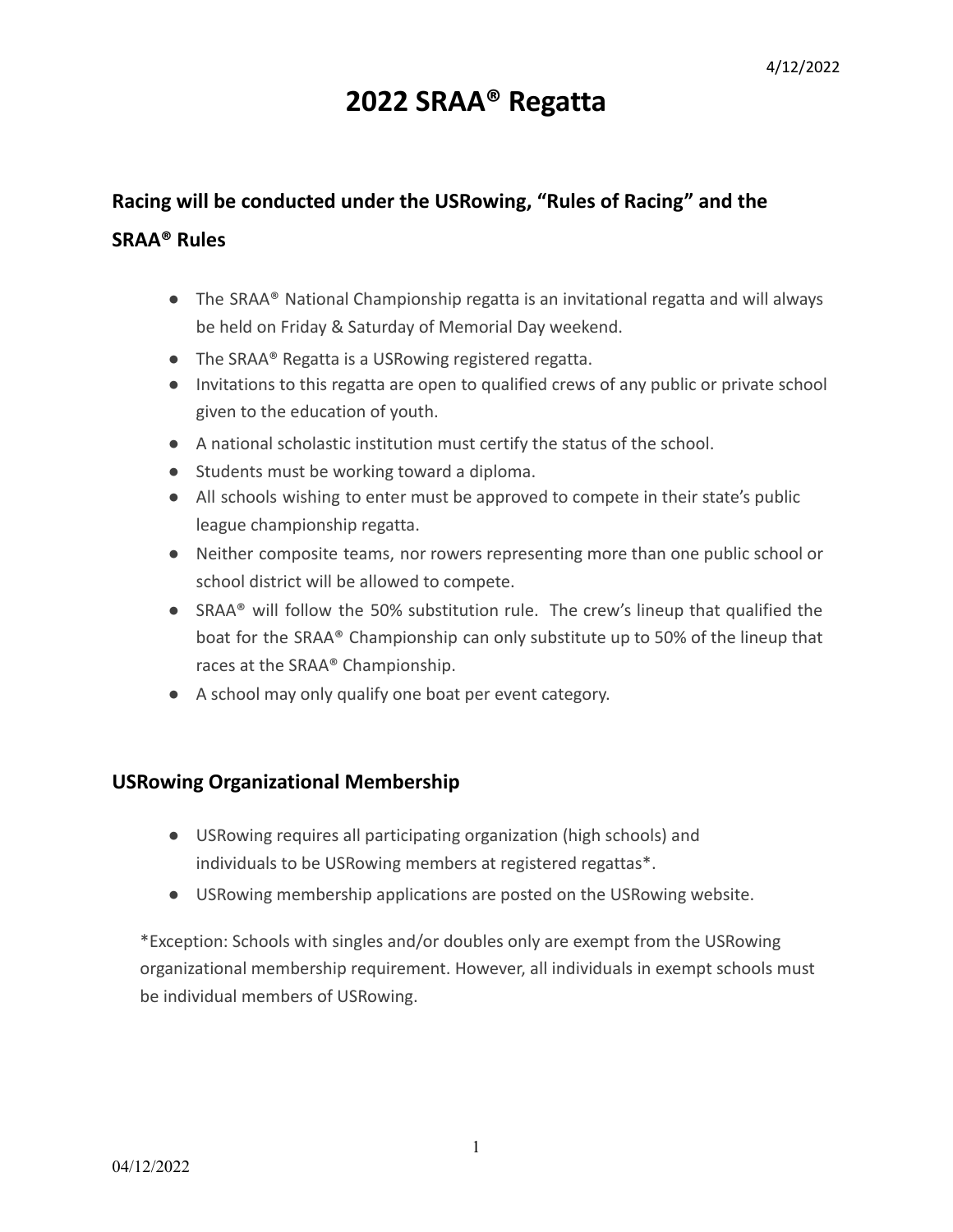# **Qualifying**

- Crews will be invited based on their performance at a qualifying championship.
- The qualifying championship regattas are:
	- 1. Florida State Championship
	- 2. Midwest Championship
	- 3. Garden State Scholastic Championship
	- 4. New York State Scholastic Championship
	- 5. Philadelphia City Championship
	- 6. Virginia State Championship
	- 7. Washington Metropolitan Interscholastic Rowing Association
	- 8. West Coast Scholastics
- All teams must qualify at their local qualifying championship or petition for At-Large Bids.
- At-Large Bid petitions will be accepted from crews placing below the automatic selection criteria in their championship regatta, however, priority for At-Large Bid petitions will be given to crews that are not from one of the qualifying championship areas.
- In addition, any entries not used for the championship regattas will go into the At-Large Bid category.
- SRAA® will follow the 50% substitution rule. The crew's lineup that qualified the boat for the SRAA® Championship can only substitute up to 50% of the lineup that races at the SRAA® Championship.
- A school may only qualify onen boat per event Category.
- The qualifying championship regatta directors must supply the order of finish for their events to the SRAA®.

| Qualifier                     | Varsity |       |              |                |                | $*$ 2nd<br>Varsity | Junior |           |              | Lightweights |       |      |       | Freshman     |      |              |
|-------------------------------|---------|-------|--------------|----------------|----------------|--------------------|--------|-----------|--------------|--------------|-------|------|-------|--------------|------|--------------|
|                               | 8+      | $ 4+$ |              | $4x$ 2x $1x$   |                | $8+$               | 8+     | <b>A+</b> | $4x$ 2x      |              | $ 8+$ | $4+$ | 4x 2x |              | $8+$ | 4x           |
| Florida<br><b>State</b>       | 3       | 3     | 1            | $\overline{2}$ | $\overline{2}$ | 2                  | 3      | 3         | $\mathbf{1}$ | 1            | 3     | 3    | 1     | 1            | 3    | $\mathbf{1}$ |
| Midwest                       | 3       | 3     | $\mathbf{1}$ | $\overline{2}$ | $\overline{2}$ | 2                  | 3      | 3         | 1            | $\mathbf{1}$ | 3     | 3    | 1     | 1            | 3    | 1            |
| Garden<br>State<br>Scholastic | 3       | 3     | $\mathbf{1}$ | $\overline{2}$ | $\overline{2}$ | $\overline{2}$     | 3      | 3         | $\mathbf{1}$ | 1            | 3     | 3    | 1     | $\mathbf{1}$ | 3    | 1            |
| <b>NY</b><br>Scholastic       | 3       | 3     | $\mathbf{1}$ | $\overline{2}$ | $\overline{2}$ | $\overline{2}$     | 3      | 3         | $\mathbf{1}$ | 1            | 3     | 3    | 1     | 1            | 3    | 1            |

# **Events- Boys & Girls**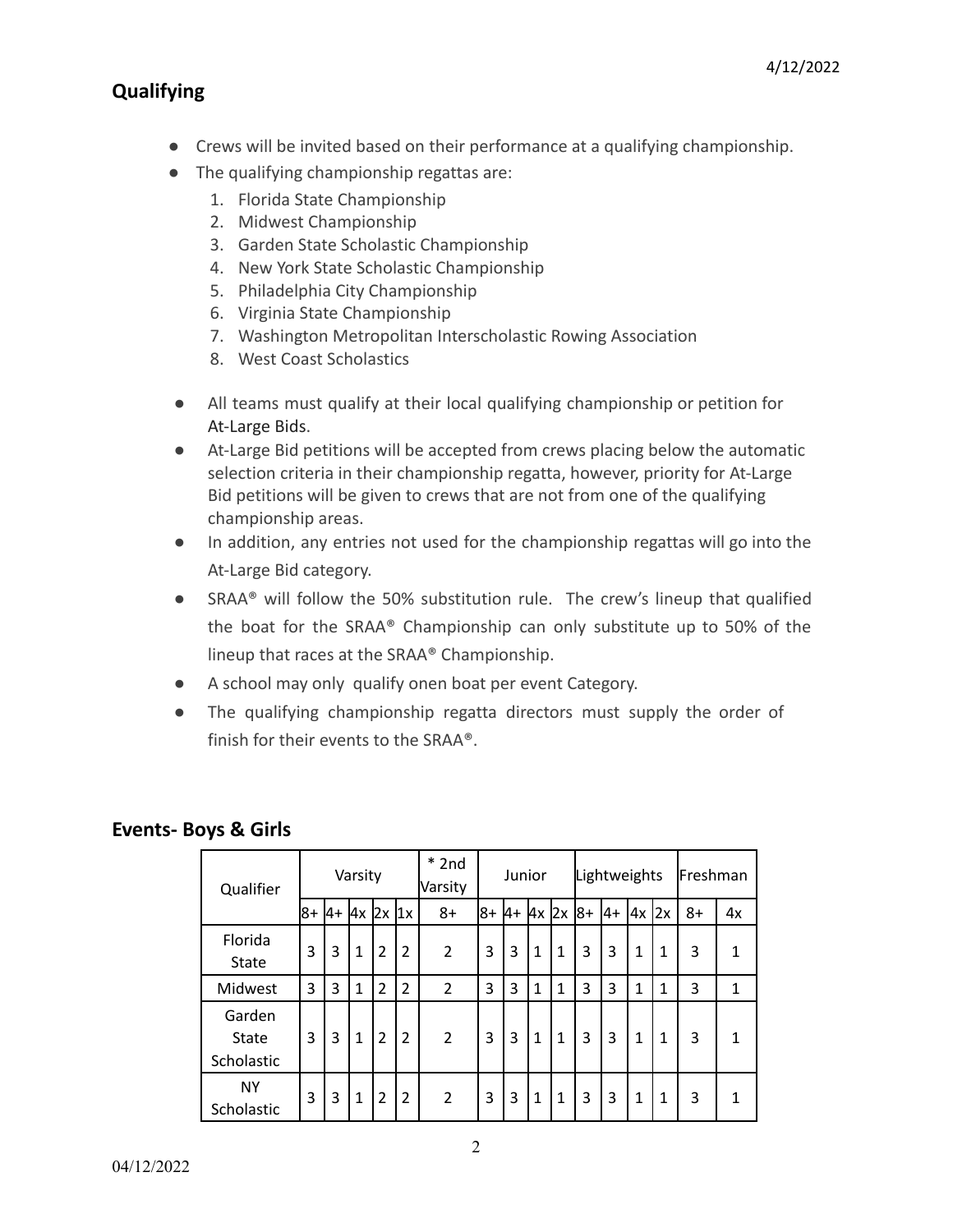| Philadelphia<br>Cities           | 3  | 3        | $\mathbf{1}$ | $\overline{2}$ | $\overline{2}$ | $\overline{2}$ | 3              | 3              | $\mathbf{1}$ | $\mathbf{1}$              | 3            | 3            | $\mathbf{1}$ | $\mathbf{1}$ | 3              | $\mathbf{1}$ |
|----------------------------------|----|----------|--------------|----------------|----------------|----------------|----------------|----------------|--------------|---------------------------|--------------|--------------|--------------|--------------|----------------|--------------|
| VA<br>Scholastic                 | 3  | 3        | $\mathbf{1}$ | $\overline{2}$ | $\overline{2}$ | $\overline{2}$ | 3              | 3              | $\mathbf{1}$ | $\mathbf{1}$              | 3            | 3            | $\mathbf 1$  | 1            | 3              | $\mathbf{1}$ |
| Washington<br>Metro              | 3  | 3        | X            | X              | X              | $\overline{2}$ | 3              | 3              | X            | $\boldsymbol{\mathsf{x}}$ | X            | x            | x            | X            | 3              | X            |
| <b>West Coast</b><br>Scholastics | 1  | 1        | $\mathbf{1}$ | $\mathbf{1}$   | $\mathbf{1}$   | 1              | $\mathbf{1}$   | $\mathbf{1}$   | $\mathbf{1}$ | $\mathbf{1}$              | $\mathbf{1}$ | $\mathbf{1}$ | $\mathbf 1$  | $\mathbf{1}$ | $\mathbf{1}$   | $\mathbf{1}$ |
| ** At-Large!<br><b>Bids</b>      | 14 | 14       | 5            | 5              | 5              | 3              | $\overline{2}$ | $\overline{2}$ | 5            | 5                         | 5            | 5            | 5            | 5            | $\overline{2}$ | 5            |
| <b>Total</b><br><b>Entries</b>   | 36 | 36 12 18 |              |                | 18             | 18             | 24             | 24             |              | $12$ $12$ $24$            |              | 24           | <b>12</b>    | 12           | 24             | 12           |

\*\*At-Large Bid petitions will be accepted from crews placing below the automatic selection criteria in their championship regatta, however, priority for At-Large Bid petitions will be given to crews that are not from one of the qualifying championship areas.

- In addition, any automatic entries not used from the qualifying regattas will go into the At-Large Bid category.
- The qualifying regatta directors must supply the order of finish for their events to the SRAA®.

\*Second Varsity boats will only be allowed **if** the Varsity 8 Qualifies and registers. Your second boat must qualify as well.

- \*\* At-Large Bids are for schools:
- 1. Who do not compete in the above named championship regattas (priority) And/or
- 2. Who do not qualify for automatic selection at one of the above named championship regattas.

# **SRAA® Regatta Rules**

- 1. Racing will be conducted under the current edition of USRowing "Rules of Racing" and the SRAA® Rules.
- 2. The Executive Board of the SRAA® reserves the right to request the removal of any person or persons from the regatta site for unsportsmanlike conduct or breaking of the rules. Removal from the site may lead to a ban of that person or persons from future regattas as determined by the Executive Board.
- 3. Access to the racecourse by anyone other than race officials or safety personnel is prohibited. Exception to this rule would be for a credentialed member of the press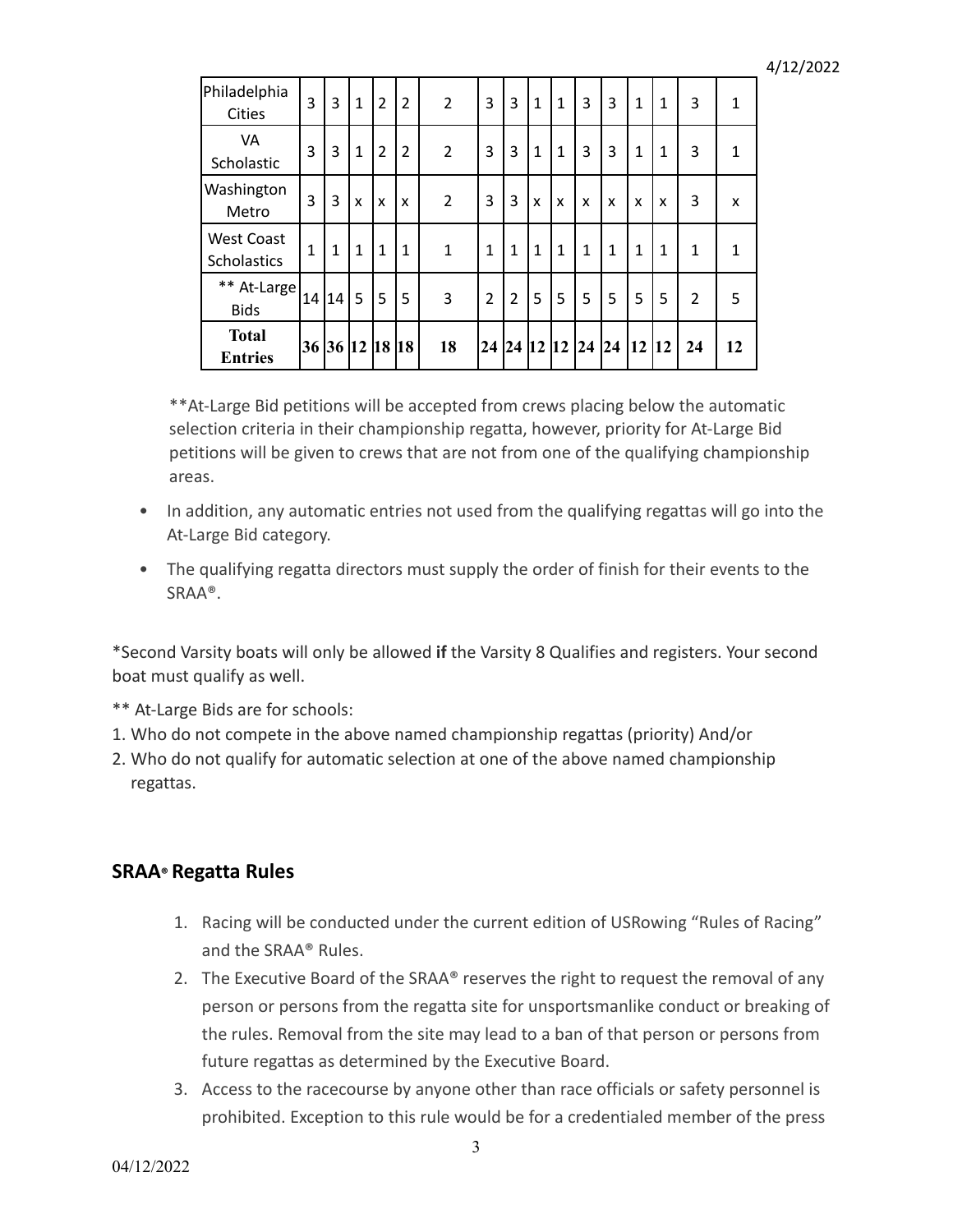or VIP approved by at least two members of the Executive Board of the SRAA®. Notification of this exception must be provided to the Chief Referee prior to access to the racecourse.

- 4. All questions of eligibility, qualification, or interpretations of any rule shall be referred to the Chief Referee whose decision shall be made in coordination with the SRAA® Executive Committee. This decision shall be final and not subject to appeal.
- 5. All decisions of the SRAA® Race Jury with respect to protests shall be final and binding, and not subject to appeal to any outside agency or organization.
- 6. All races shall be a distance of 1500 meters.
- 7. No movable outriggers.
- 8. Rowers and coxswains are only allowed to row in one event.

## **Athletic Eligibility Limitation**

- 1. Eligibility is assigned to students in their freshman through senior year (grades 9 through 12).
- 2. Each athlete has four consecutive years (eight consecutive semesters) of eligibility beginning in September of their freshman year (9th grade).
- 3. A rower or coxswain cannot have reached his or her 19th birthday prior to September 1st of that academic year.
- 4. After eight consecutive semesters, a student will have completed his/her athletic eligibility and may no longer participate in the SRAA® Regatta.
- 5. The eight consecutive semester rule begins with the student's initial enrollment in the 9th grade.
- 6. Postgraduates or (Canadian/US) fifth year students are not permitted.
- 7. Lightweight rowers must be certified by a trainer who submits the information online in order to be eligible to compete.

# **Objections**

- Objections should be registered on the water in accordance with USRowing rules.
- To address objections, an informal pre-hearing will be held by a specially designated ombudsman official as soon as the crews have returned to the dock.
- This ombudsman will act only as a moderator and will attempt to resolve the potential objection(s) in a way mutually agreeable to the protesting crew, any other crews involved and the official most directly involved.
- If no mutually agreeable resolution can be arranged within a reasonable period of time or if it seems necessary to consult additional witnesses, the objecting team will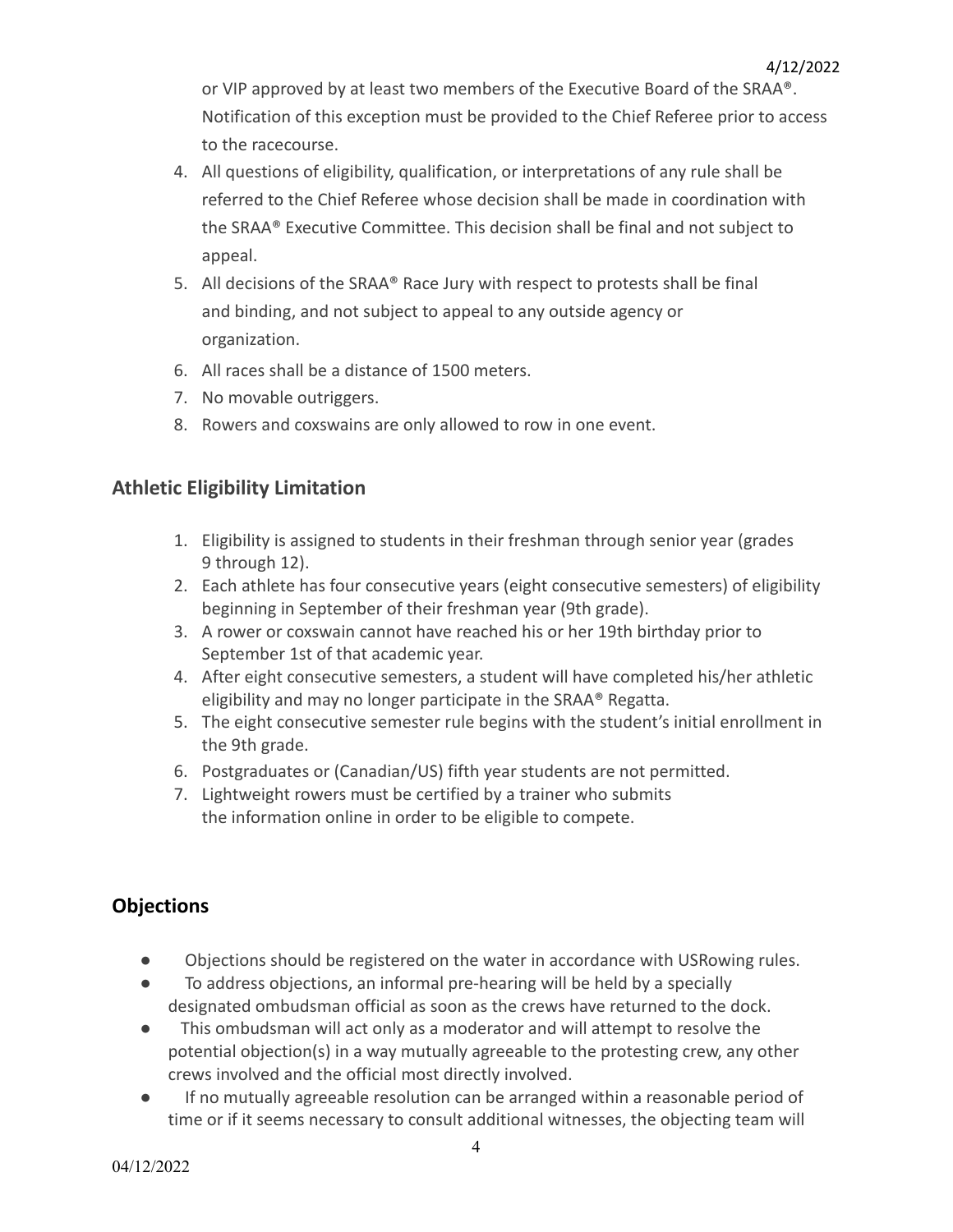then submit its formal protest to the SRAA® Race Jury. The Jury will be convened as soon as possible.

- The formal protest, written by a member of the racing crew, to the SRAA® Race Jury must be submitted to the Chief Referee or his designee by a member of the crew, citing the reason for the protest, the USRowing or SRAA® rule(s) being cited and the remedy the crew seeks.
- The protest must be accompanied by a \$50.00 fee, paid in cash, and will be returned if the protest is upheld.
- Disposition of the protest will follow the USRowing rules.
- In accordance with SRAA® rules and with the approval of the Chief Executive Officer of USRowing, Rule 2-608, "Appeal from the Jury and Grievance Procedure" as described in the Chief Executive Officer Procedures Manual is superseded. All decisions of the SRAA® Race Jury with respect to protests shall be final and binding, and not subject to appeal to any outside agency or organization.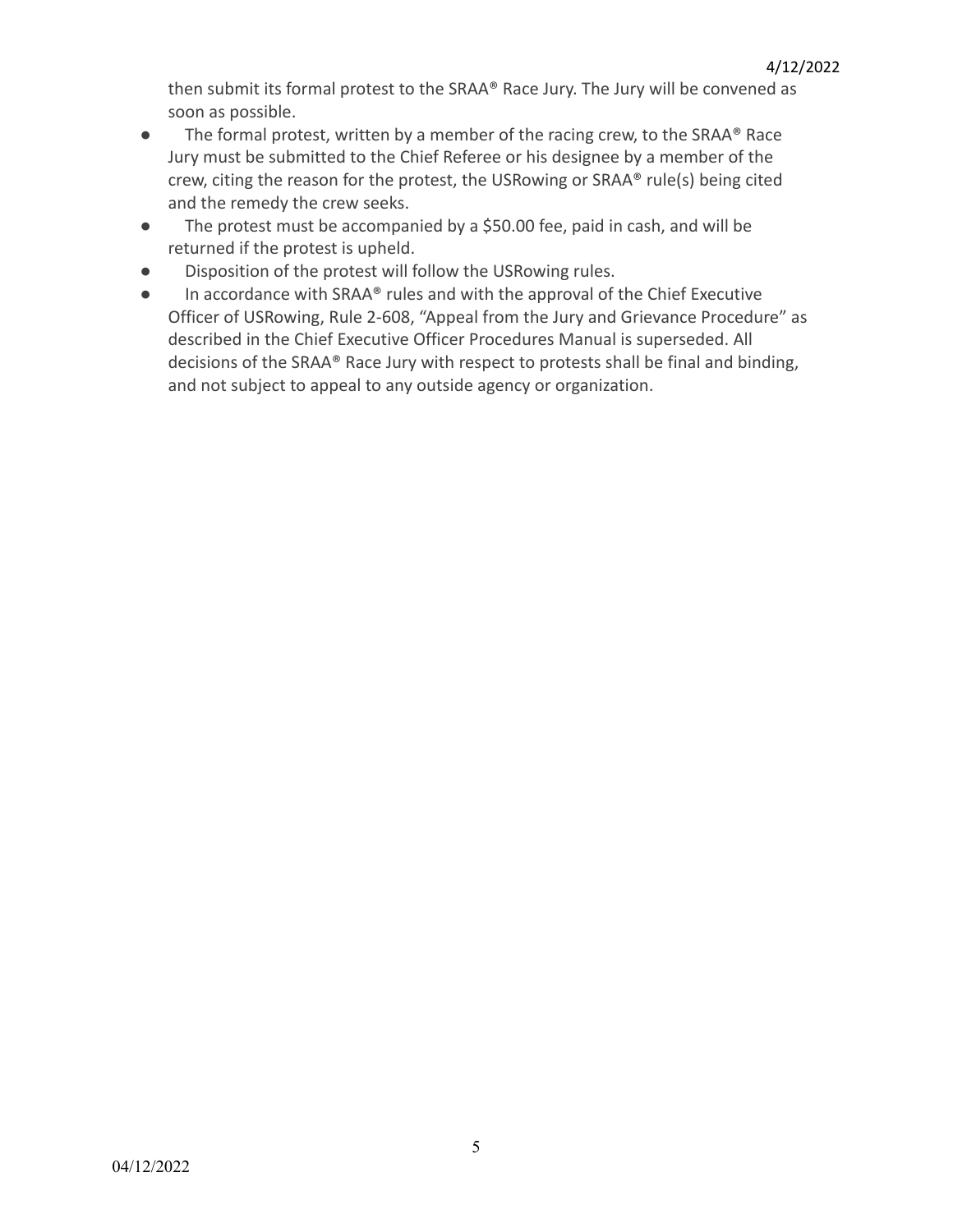#### **SRAA® Progressions**

We will use the following Progressions system for all events *except Sr. 8's and Sr. 4's*.

| <b>Entries</b> | <b>Heats</b> | Advancing/Heat | Semi | <b>Advancing to Finals</b> |
|----------------|--------------|----------------|------|----------------------------|
| $1 - 6$        |              | race for lanes |      | (all boats)                |
| $\overline{7}$ |              | (all but last) |      | (five boat final)          |
| $8 - 12$       |              | (3)            |      |                            |
| $13 - 15$      | 3            | (2)            |      |                            |
| $16 - 18$      | 3            | (4)            |      | (3)                        |
| 19-24          | 4            | (3)            |      | (3)                        |
| $25 - 36$      | 6            | (2)            |      | (3)                        |
|                |              |                |      |                            |

#### **SRAA® Progression system for the Senior 8's and Senior 4's.**

*Progressions* for Senior 8's and Senior 4's Events with 31-36 entries will have 6 heats.

Heats

- 1st and 2nd place will go straight to semifinals
- 3rd and 4th place will go to repechage
- 5th and 6th place will be eliminated

Repechage (2 reps of 6 boats each)

- 1st, 2nd, and 3rd will go to semifinals
- 4th, 5th, and 6th will be eliminated

Semi Finals (3 semis of 6 boats each)

- 1st and 2nd place will go to the Grand final
- 3rd and 4th place will go to the Petite final
- 5th and 6th place will be eliminated

*Progressions* for Senior 8's and Senior 4's Events with 25-30 entries or less will have 6 heats.

**Heats** 

- $\bullet$  1<sup>st</sup> place will go straight to semifinals
- $\bullet$  2<sup>nd</sup> and 3<sup>rd</sup> place will go to repechage
- Remainder eliminated.

Repechage (2 reps of 6 boats each)

- 1st, 2nd, and 3rd will go to semifinals
- 4th, 5th, and 6th will be eliminated

Semi Finals (2 semis of 6 boats each)

- $\bullet$  1<sup>st</sup>, 2<sup>nd</sup> and 3<sup>rd</sup> place will go to the Grand final
- $\bullet$  4<sup>th</sup>, 5<sup>th</sup> and 6<sup>th</sup> place will go to the Petite final

*Progressions* for Senior 8's and Senior 4's Events with fewer than 24 entries will follow the progressions for all other SRAA Events posted at the top of this page.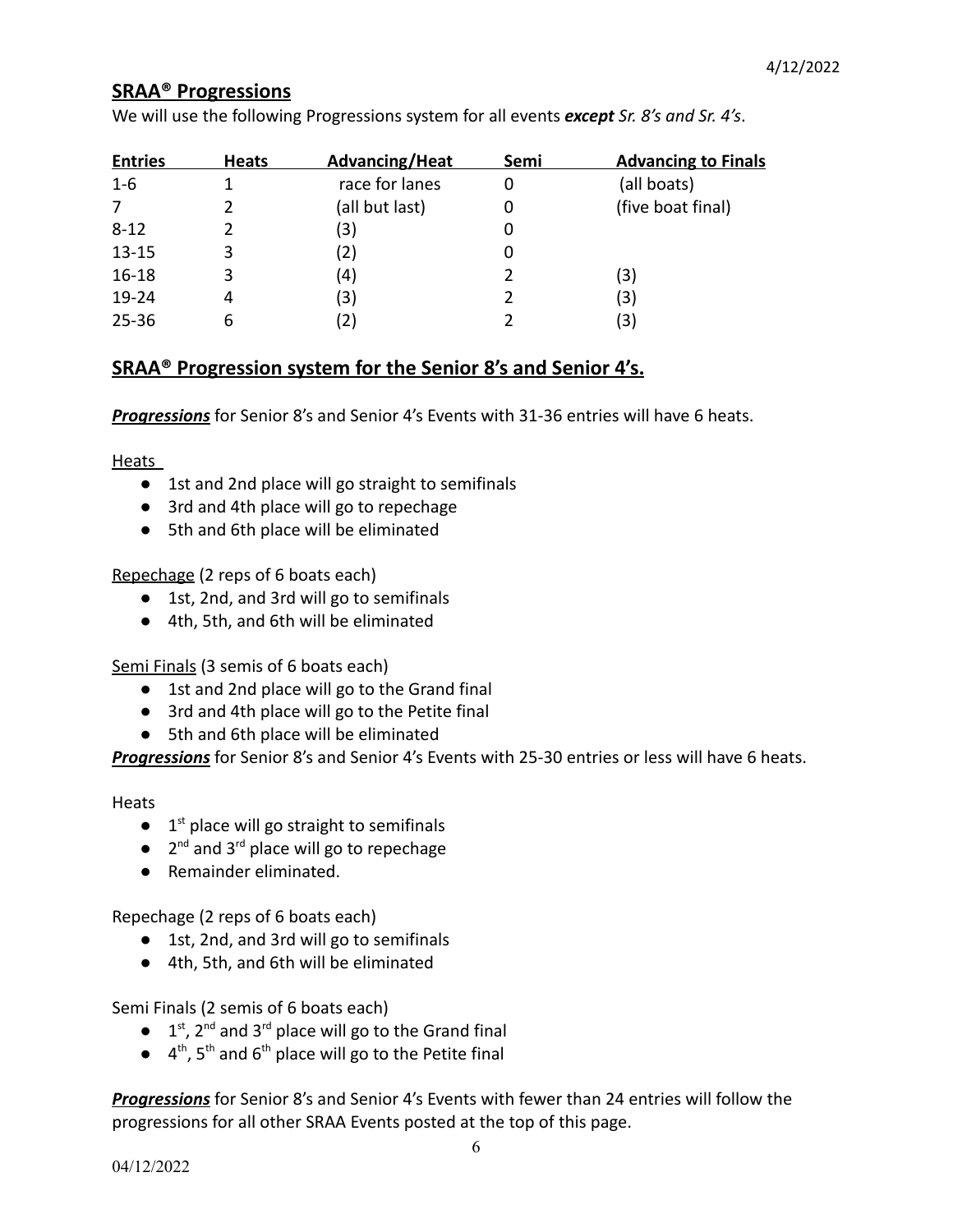#### **Inclement Weather Procedure**

The Scholastic Rowing Association of America®, Chief Referee, and the LOC will work together to monitor the weather continuously during the event. Should it be determined that schedule changes are necessary due to weather concerns, the following weather plan will be utilized:

1.Unable to run races Friday and Saturday: *Cancel Regatta.*

2.Unable to run races Friday – Run races on Saturday: *Run Friday's schedule as a time trial with top 6 times in each event going to finals.*

3.Unable to run races Saturday – Use results from races on Friday: *Award medals to top three times of Friday's races.*

4.Limited racing on Friday and Saturday: *Run all heats with top 6 times going to final.*

5.Limited racing on Friday but full racing on Saturday: *Finish Friday schedule on Saturday with top 6 times going to final.*

6.Full schedule on Friday but limited on Saturday: *Run all heats with top 6 times going to final.*

*In the event scenario 1 to 6 cannot be implemented, the Regatta Committee reserves the right to select events starting with Varsity events that can be run depending on time, weather and safety.*

## **Communication Plan**

Weather-related schedule changes will be announced by:

- 1. Posted on the results board at the regatta site.
- 2. Announced over the on-site sound system.
- 3. Posted online at **[www.sraa.net](http://www.sraa.net)** and on Regatta Central.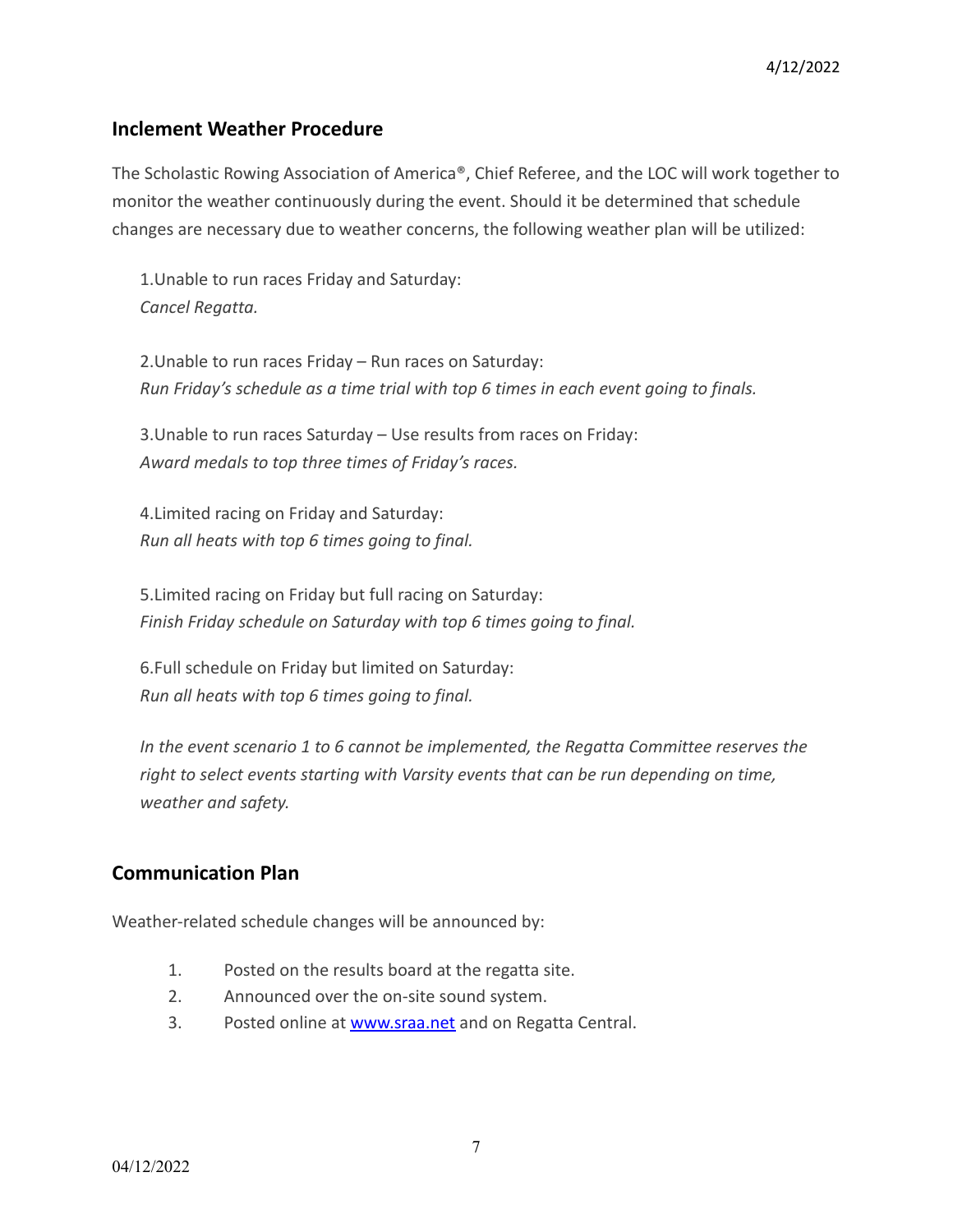4. Updated on the SRAA® App.

\*\*Teams are responsible for staying up to date on announced schedule changes.

Please direct any questions about schedule changes to the SRAA® at the registration area.\*\*